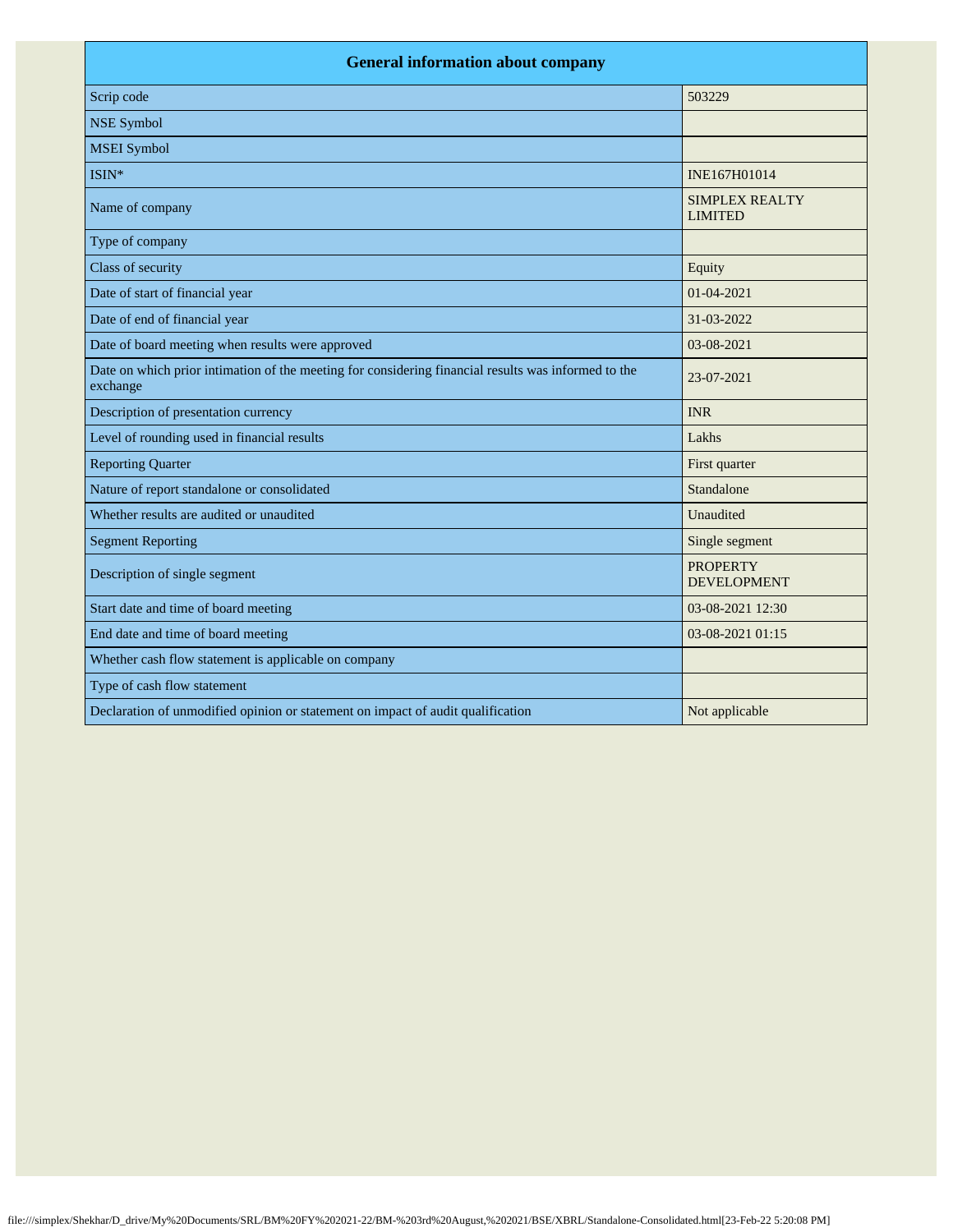| <b>Financial Results - Ind-AS</b> |                                                                                                                                                                                               |                                                              |                                                               |
|-----------------------------------|-----------------------------------------------------------------------------------------------------------------------------------------------------------------------------------------------|--------------------------------------------------------------|---------------------------------------------------------------|
| <b>Particulars</b>                |                                                                                                                                                                                               | 3 months/ 6 months ended<br>$(dd{\text{-}\!\text{mm-}}yyyy)$ | Year to date figures for current period<br>ended (dd-mm-yyyy) |
| A                                 | Date of start of reporting period                                                                                                                                                             | $01 - 04 - 2021$                                             | 01-04-2021                                                    |
| <sub>B</sub>                      | Date of end of reporting period                                                                                                                                                               | 30-06-2021                                                   | 30-06-2021                                                    |
| C                                 | Whether results are audited or unaudited                                                                                                                                                      | Unaudited                                                    | Unaudited                                                     |
| D                                 | Nature of report standalone or consolidated                                                                                                                                                   | Standalone                                                   | Standalone                                                    |
| Part<br>L                         | Blue color marked fields are non-mandatory. For Consolidated Results, if the company has no figures for 3 months / 6<br>months ended, in such case zero shall be inserted in the said column. |                                                              |                                                               |
| $\mathbf{1}$                      | <b>Income</b>                                                                                                                                                                                 |                                                              |                                                               |
|                                   | Revenue from operations                                                                                                                                                                       | 19.66                                                        | 19.66                                                         |
|                                   | Other income                                                                                                                                                                                  | 142.48                                                       | 142.48                                                        |
|                                   | <b>Total income</b>                                                                                                                                                                           | 162.14                                                       | 162.14                                                        |
| $\overline{2}$                    | <b>Expenses</b>                                                                                                                                                                               |                                                              |                                                               |
| (a)                               | Cost of materials consumed                                                                                                                                                                    | $\mathbf{0}$                                                 | $\mathbf{0}$                                                  |
| (b)                               | Purchases of stock-in-trade                                                                                                                                                                   | $\overline{0}$                                               | $\overline{0}$                                                |
| (c)                               | Changes in inventories of finished goods, work-in-<br>progress and stock-in-trade                                                                                                             | $\theta$                                                     | $\Omega$                                                      |
| (d)                               | Employee benefit expense                                                                                                                                                                      | 62.72                                                        | 62.72                                                         |
| (e)                               | Finance costs                                                                                                                                                                                 | 3.3                                                          | 3.3                                                           |
| (f)                               | Depreciation, depletion and amortisation expense                                                                                                                                              | 4.02                                                         | 4.02                                                          |
| (f)                               | <b>Other Expenses</b>                                                                                                                                                                         |                                                              |                                                               |
| $\mathbf{1}$                      | <b>Other Expenses</b>                                                                                                                                                                         | 24.94                                                        | 24.94                                                         |
| 10                                |                                                                                                                                                                                               |                                                              |                                                               |
|                                   | <b>Total other expenses</b>                                                                                                                                                                   | 24.94                                                        | 24.94                                                         |
|                                   | <b>Total expenses</b>                                                                                                                                                                         | 94.98                                                        | 94.98                                                         |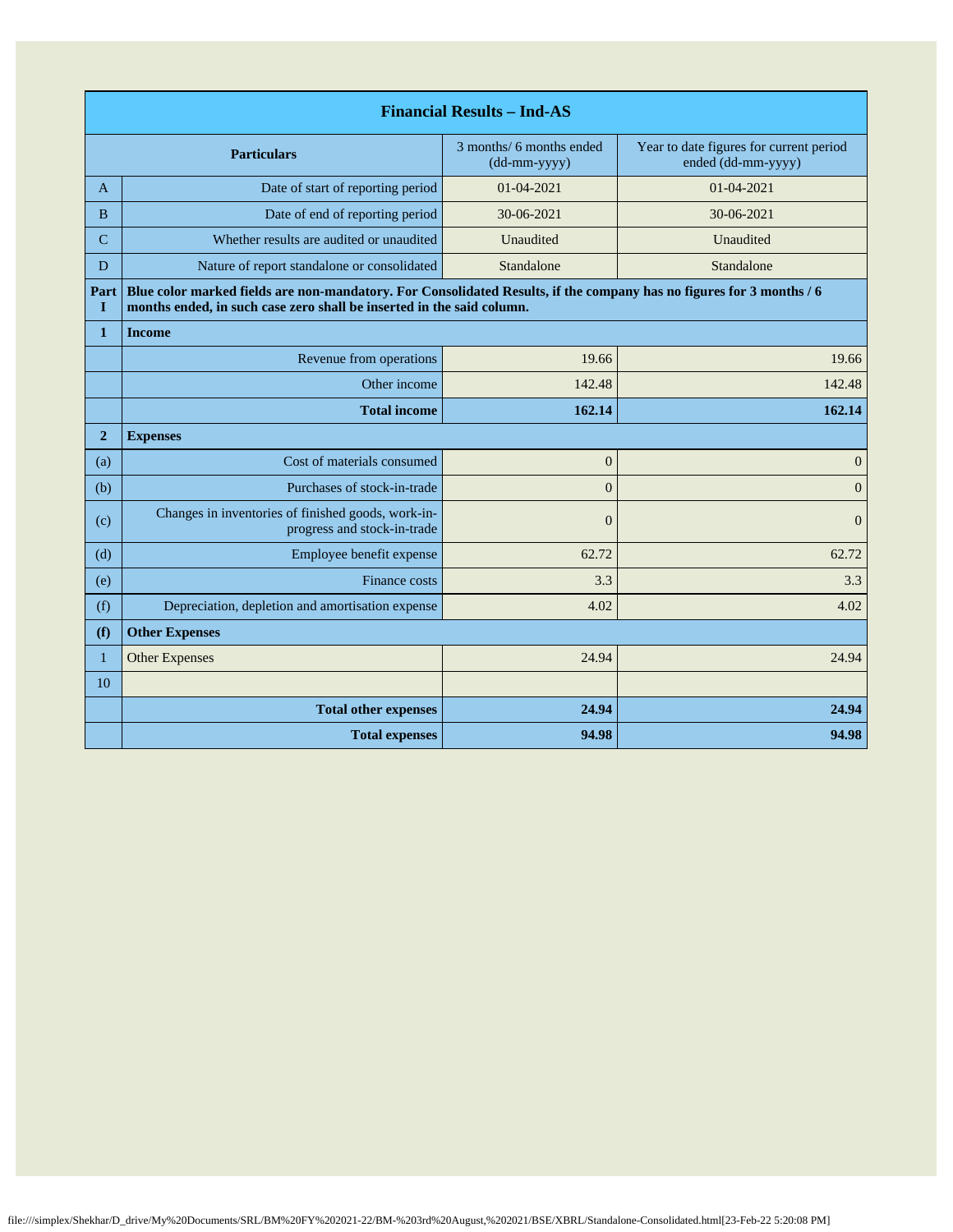| <b>Financial Results - Ind-AS</b> |                                                                                                                                                                                               |                                                                                                           |                |  |
|-----------------------------------|-----------------------------------------------------------------------------------------------------------------------------------------------------------------------------------------------|-----------------------------------------------------------------------------------------------------------|----------------|--|
|                                   | <b>Particulars</b>                                                                                                                                                                            | 3 months/ 6 months<br>Year to date figures for current<br>ended (dd-mm-yyyy)<br>period ended (dd-mm-yyyy) |                |  |
| A                                 | Date of start of reporting period<br>$01 - 04 - 2021$                                                                                                                                         |                                                                                                           | 01-04-2021     |  |
| <sub>B</sub>                      | Date of end of reporting period                                                                                                                                                               | 30-06-2021                                                                                                | 30-06-2021     |  |
| C                                 | Whether results are audited or unaudited                                                                                                                                                      | Unaudited                                                                                                 | Unaudited      |  |
| D                                 | Nature of report standalone or consolidated                                                                                                                                                   | Standalone                                                                                                | Standalone     |  |
| Part<br>п                         | Blue color marked fields are non-mandatory. For Consolidated Results, if the company has no figures for 3 months / 6<br>months ended, in such case zero shall be inserted in the said column. |                                                                                                           |                |  |
| 3                                 | Total profit before exceptional items and tax                                                                                                                                                 | 67.16                                                                                                     | 67.16          |  |
| $\overline{4}$                    | <b>Exceptional</b> items                                                                                                                                                                      | $\theta$                                                                                                  | $\Omega$       |  |
| 5                                 | Total profit before tax                                                                                                                                                                       | 67.16<br>67.16                                                                                            |                |  |
| 7                                 | <b>Tax expense</b>                                                                                                                                                                            |                                                                                                           |                |  |
| 8                                 | Current tax                                                                                                                                                                                   | 4.44                                                                                                      | 4.44           |  |
| 9                                 | Deferred tax                                                                                                                                                                                  | 12.34                                                                                                     | 12.34          |  |
| 10                                | <b>Total tax expenses</b>                                                                                                                                                                     | 16.78                                                                                                     | 16.78          |  |
| 11                                | Net movement in regulatory deferral account balances related to<br>profit or loss and the related deferred tax movement                                                                       | $\boldsymbol{0}$                                                                                          | $\overline{0}$ |  |
| 14                                | Net Profit Loss for the period from continuing operations                                                                                                                                     | 50.38                                                                                                     | 50.38          |  |
| 15                                | Profit (loss) from discontinued operations before tax                                                                                                                                         | $\boldsymbol{0}$                                                                                          | $\mathbf{0}$   |  |
| 16                                | Tax expense of discontinued operations                                                                                                                                                        | $\theta$                                                                                                  | $\theta$       |  |
| 17                                | Net profit (loss) from discontinued operation after tax                                                                                                                                       | $\overline{0}$                                                                                            | $\overline{0}$ |  |
| 19                                | Share of profit (loss) of associates and joint ventures accounted for<br>using equity method                                                                                                  | $\overline{0}$                                                                                            | $\overline{0}$ |  |
| 21                                | Total profit (loss) for period                                                                                                                                                                | 50.38                                                                                                     | 50.38          |  |
| 22                                | Other comprehensive income net of taxes                                                                                                                                                       | 28.11                                                                                                     | 28.11          |  |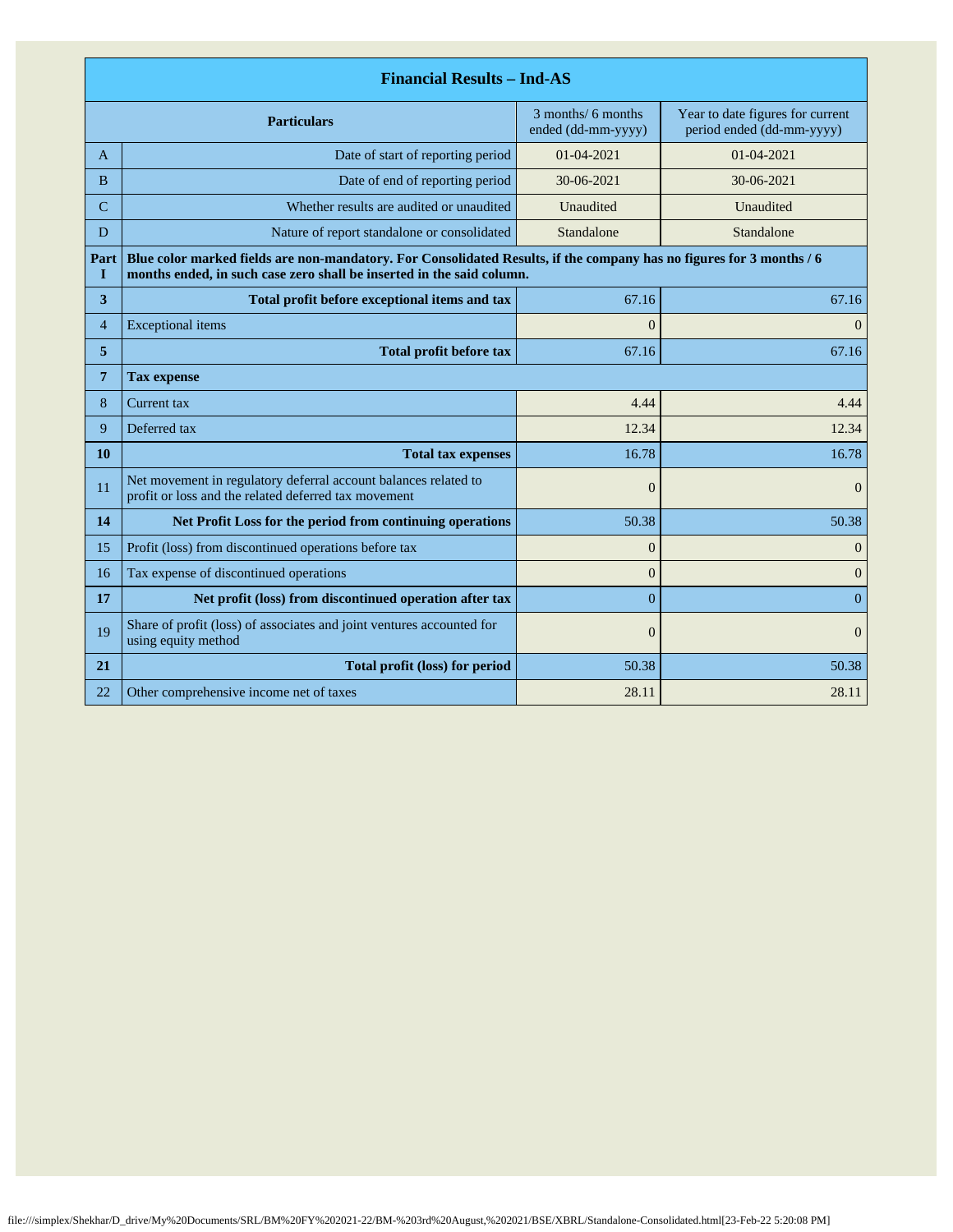|              | <b>Financial Results - Ind-AS</b>                                                                                                                                                             |                                          |                                                               |  |
|--------------|-----------------------------------------------------------------------------------------------------------------------------------------------------------------------------------------------|------------------------------------------|---------------------------------------------------------------|--|
|              | <b>Particulars</b>                                                                                                                                                                            | 3 months/ 6 months ended<br>(dd-mm-yyyy) | Year to date figures for current period<br>ended (dd-mm-yyyy) |  |
| A            | Date of start of reporting period                                                                                                                                                             | 01-04-2021                               | 01-04-2021                                                    |  |
| B            | Date of end of reporting period                                                                                                                                                               | 30-06-2021                               | 30-06-2021                                                    |  |
| C            | Whether results are audited or unaudited                                                                                                                                                      | Unaudited                                | Unaudited                                                     |  |
| D            | Nature of report standalone or consolidated                                                                                                                                                   | Standalone                               | Standalone                                                    |  |
| Part<br>1    | Blue color marked fields are non-mandatory. For Consolidated Results, if the company has no figures for 3 months / 6<br>months ended, in such case zero shall be inserted in the said column. |                                          |                                                               |  |
| 23           | <b>Total Comprehensive Income for the period</b>                                                                                                                                              | 78.49                                    | 78.49                                                         |  |
| 24           | Total profit or loss, attributable to                                                                                                                                                         |                                          |                                                               |  |
|              | Profit or loss, attributable to owners of parent                                                                                                                                              |                                          |                                                               |  |
|              | Total profit or loss, attributable to non-controlling interests                                                                                                                               |                                          |                                                               |  |
| 25           | Total Comprehensive income for the period attributable to                                                                                                                                     |                                          |                                                               |  |
|              | Comprehensive income for the period attributable to owners of<br>parent                                                                                                                       | $\overline{0}$                           | $\mathbf{0}$                                                  |  |
|              | Total comprehensive income for the period attributable to<br>owners of parent non-controlling interests                                                                                       | $\boldsymbol{0}$                         | $\overline{0}$                                                |  |
| 26           | Details of equity share capital                                                                                                                                                               |                                          |                                                               |  |
|              | Paid-up equity share capital                                                                                                                                                                  | 299.14                                   | 299.14                                                        |  |
|              | Face value of equity share capital                                                                                                                                                            | 10                                       | 10                                                            |  |
| 27           | <b>Details of debt securities</b>                                                                                                                                                             |                                          |                                                               |  |
| 28           | Reserves excluding revaluation reserve                                                                                                                                                        |                                          |                                                               |  |
| 29           | <b>Earnings per share</b>                                                                                                                                                                     |                                          |                                                               |  |
| $\mathbf{i}$ | Earnings per equity share for continuing operations                                                                                                                                           |                                          |                                                               |  |
|              | Basic earnings (loss) per share from continuing operations                                                                                                                                    | 1.68                                     | 1.68                                                          |  |
|              | Diluted earnings (loss) per share from continuing operations                                                                                                                                  | 1.68                                     | 1.68                                                          |  |
| ii           | Earnings per equity share for discontinued operations                                                                                                                                         |                                          |                                                               |  |
|              | Basic earnings (loss) per share from discontinued operations                                                                                                                                  | $\boldsymbol{0}$                         | $\mathbf{0}$                                                  |  |
|              | Diluted earnings (loss) per share from discontinued operations                                                                                                                                | $\boldsymbol{0}$                         | $\mathbf{0}$                                                  |  |
| ii.          | <b>Earnings per equity share</b>                                                                                                                                                              |                                          |                                                               |  |
|              | Basic earnings (loss) per share from continuing and<br>discontinued operations                                                                                                                | 1.68                                     | 1.68                                                          |  |
|              | Diluted earnings (loss) per share from continuing and<br>discontinued operations                                                                                                              | 1.68                                     | 1.68                                                          |  |
| 30           | Debt equity ratio                                                                                                                                                                             |                                          |                                                               |  |
| 31           | Debt service coverage ratio                                                                                                                                                                   |                                          |                                                               |  |
| 32           | Interest service coverage ratio                                                                                                                                                               |                                          |                                                               |  |
| 33           | <b>Disclosure of notes on financial results</b>                                                                                                                                               |                                          |                                                               |  |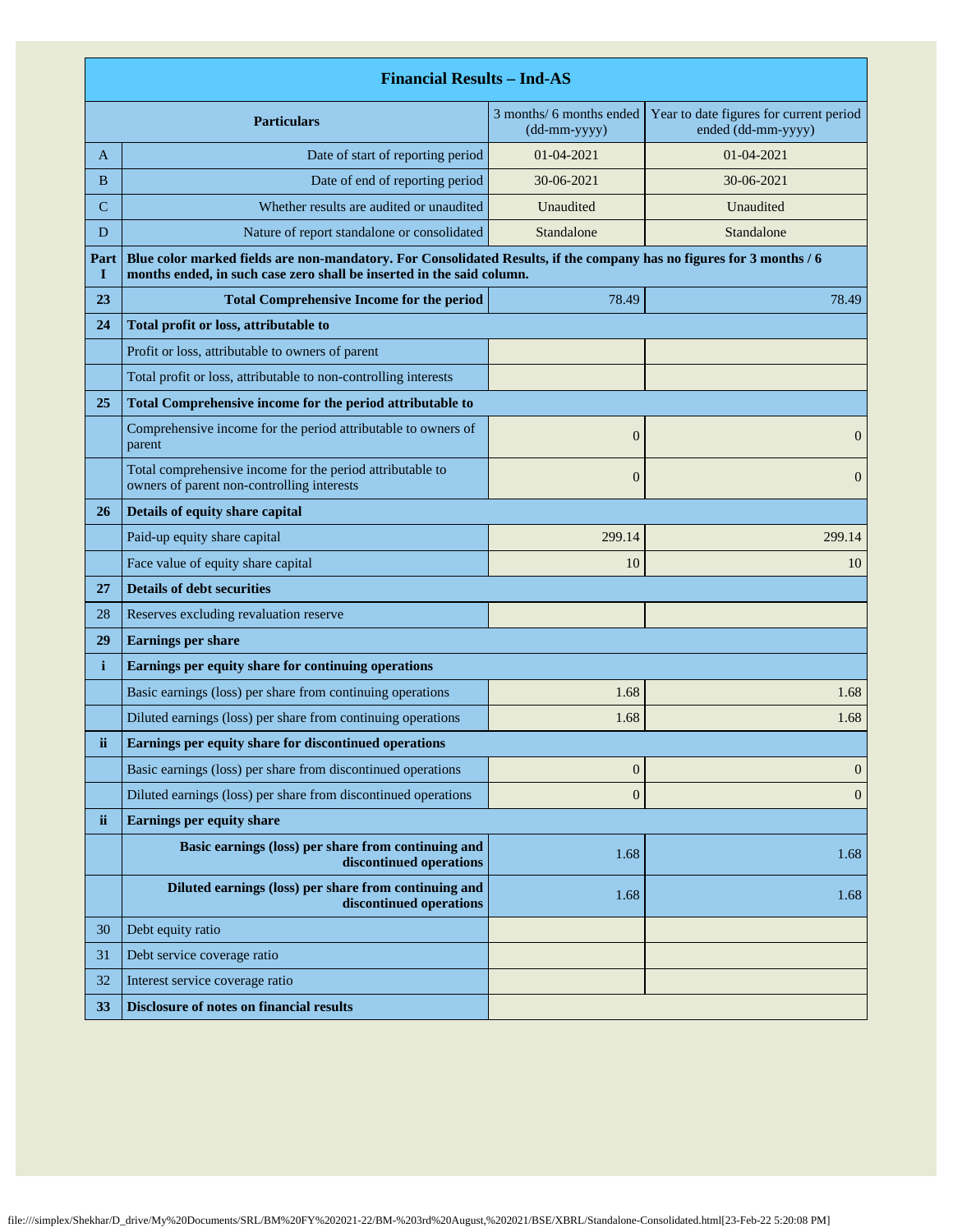| Format for Reporting Segmenet wise Revenue, Results and Capital Employed along with the company results |                                                                        |                                          |                                                               |  |
|---------------------------------------------------------------------------------------------------------|------------------------------------------------------------------------|------------------------------------------|---------------------------------------------------------------|--|
| <b>Particulars</b>                                                                                      |                                                                        | 3 months/ 6 month ended (dd-<br>mm-yyyy) | Year to date figures for current period ended<br>(dd-mm-yyyy) |  |
|                                                                                                         | Date of start of reporting period                                      | 01-04-2021                               | 01-04-2021                                                    |  |
|                                                                                                         | Date of end of reporting period                                        | 30-06-2021                               | 30-06-2021                                                    |  |
|                                                                                                         | Whether accounts are audited or unaudited                              | Unaudited                                | Unaudited                                                     |  |
|                                                                                                         | Nature of report standalone or consolidated                            | Standalone                               | Standalone                                                    |  |
| 1                                                                                                       | <b>Segment Revenue (Income)</b>                                        |                                          |                                                               |  |
|                                                                                                         | (net sale/income from each segment should be disclosed)                |                                          |                                                               |  |
|                                                                                                         | <b>Total Segment Revenue</b>                                           |                                          |                                                               |  |
|                                                                                                         | <b>Less: Inter segment revenue</b>                                     |                                          |                                                               |  |
|                                                                                                         | <b>Revenue from operations</b>                                         |                                          |                                                               |  |
| $\overline{2}$                                                                                          | <b>Segment Result</b>                                                  |                                          |                                                               |  |
|                                                                                                         | Profit $(+)$ / Loss $(-)$ before tax and interest from each segment    |                                          |                                                               |  |
|                                                                                                         | <b>Total Profit before tax</b>                                         |                                          |                                                               |  |
|                                                                                                         | <i>i.</i> Finance cost                                                 |                                          |                                                               |  |
|                                                                                                         | ii. Other Unallocable Expenditure net off<br><b>Unallocable income</b> |                                          |                                                               |  |
|                                                                                                         | Profit before tax                                                      |                                          |                                                               |  |
| 3                                                                                                       | (Segment Asset - Segment Liabilities)                                  |                                          |                                                               |  |
|                                                                                                         | <b>Segment Asset</b>                                                   |                                          |                                                               |  |
|                                                                                                         | <b>Total Segment Asset</b>                                             |                                          |                                                               |  |
|                                                                                                         | <b>Un-allocable Assets</b>                                             |                                          |                                                               |  |
|                                                                                                         | <b>Net Segment Asset</b>                                               |                                          |                                                               |  |
| 4                                                                                                       | <b>Segment Liabilities</b>                                             |                                          |                                                               |  |
|                                                                                                         | <b>Segment Liabilities</b>                                             |                                          |                                                               |  |
|                                                                                                         | <b>Total Segment Liabilities</b>                                       |                                          |                                                               |  |
|                                                                                                         | <b>Un-allocable Liabilities</b>                                        |                                          |                                                               |  |
|                                                                                                         | <b>Net Segment Liabilities</b>                                         |                                          |                                                               |  |
|                                                                                                         | <b>Disclosure of notes on segments</b>                                 |                                          |                                                               |  |